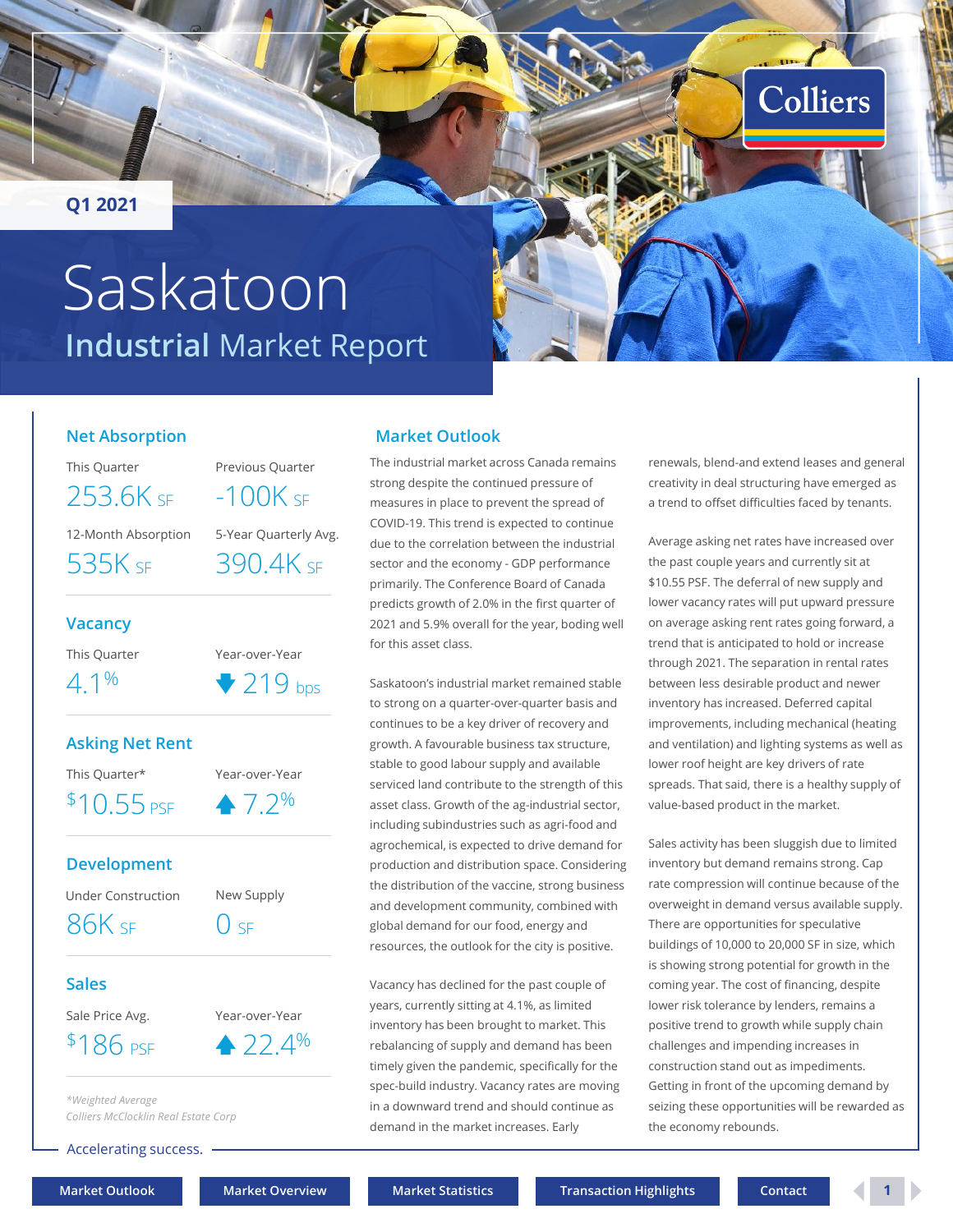## <span id="page-1-0"></span>Market Overview



2017 2018 2019 2020 2021



**\$589,526**

05

0

100,000

**Historical Overview**

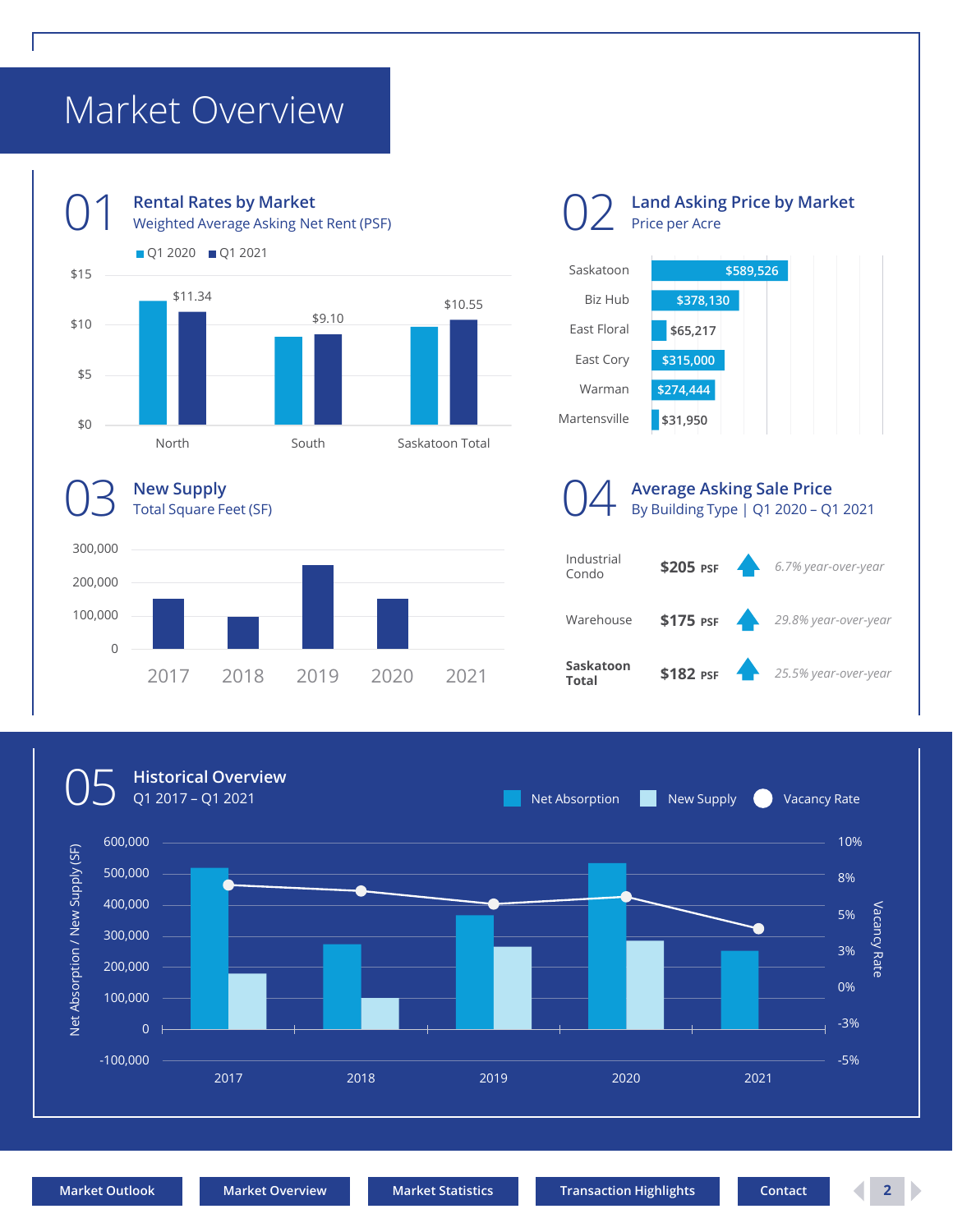## <span id="page-2-0"></span>Market Statistics & Transaction Highlights

|                                        | North*            | South*            | <b>Saskatoon Total</b> |
|----------------------------------------|-------------------|-------------------|------------------------|
| <b>Total Inventory</b>                 | 10,002,297 SF     | 14,770,053 SF     | 24,772,350 SF          |
| Direct Vacancy                         | 606,241 SF (2.3%) | 401,428 SF (1.7%) | 1,007,669 SF (4.0%)    |
| Sublease Vacancy                       | 7,010 SF (63.4%)  | 4,050 SF (36.1%)  | 11,060 SF (0.04%)      |
| <b>Total Vacant Space</b>              | 613,251 SF        | 405,478 SF        | 1,018,729 SF           |
| Vacancy Rate (Current Q)               | 6.1%              | 2.7%              | 4.1%                   |
| Vacancy Rate (Previous Q)              | 5.4%              | 5.4%              | 5.5%                   |
| Net Absorption                         | 63,585 SF         | 190,089 SF        | 253,674 SF             |
| New Supply                             | 0 SF              | 0 SF              | 0 SF                   |
| Under Construction                     | 86,700 SF         | 0 SF              | 86,700 SF              |
| Weighted Average Asking Net Rent (PSF) | \$11.34           | \$9.10            | \$10.55                |
| Weighted Average Sale Price (PSF)      | \$192             | \$151             | \$186                  |

*\*North boundaries are defined by any industrial inventory north of Circle Drive and east of Highway 11. North sector includes areas commonly known as the North & Marquis Industrial sectors; the remainder of the industrial inventory within city limits is placed in the South sector.*

#### **Notable Lease Transactions**

| Tenant                                | <b>Building Name / Address</b>  | <b>Market</b>             | <b>Lease Type</b> | Size (SF) |
|---------------------------------------|---------------------------------|---------------------------|-------------------|-----------|
| Farmer's Business Network Canada Inc. | 142 English Crescent            | Hudson Bay Industrial     | Lease             | 16,250    |
| <b>NSC Minerals Ltd.</b>              | 95, 97, 97A, 97B, 97C Cory Road | Corman Park               | Lease             | 9,600     |
| Intelcom Courrier Canada Inc.         | 200 3718 Millar Avenue          | <b>Marquis Industrial</b> | Lease             | 8,993     |
| Great Western Saw Ltd.                | B 2815 Cleveland Avenue         | Hudson Bay Industrial     | Lease             | 8,000     |
| Clean Seed Capital Group              | 4010 Burron Avenue              | Hudson Bay Industrial     | Lease             | 7,980     |

#### **Notable Sales Transactions**

| <b>Building Name / Address</b>     | <b>Market</b>              | Size (SF) | <b>Sale Price</b> | <b>Purchaser</b>                                     | <b>Purchaser Profile</b> |
|------------------------------------|----------------------------|-----------|-------------------|------------------------------------------------------|--------------------------|
| 2310 11 <sup>th</sup> Street West  | <b>SEDCO</b><br>Industrial | 82.764    | \$7,825,000       | 101197862<br>Saskatchewan Ltd.                       | <b>Public Investor</b>   |
| 317 Edson Street                   | <b>CN Industrial</b>       | 35,590    | \$4,500,000       | Pratts Wholesale & Food<br>Service                   | Public Investor          |
| 517 42 <sup>nd</sup> A Street East | North Industrial           | 9.120     | \$757.500         | E.P.W. Enterprises Inc.                              | <b>Public Investor</b>   |
| 161 Jessop Avenue                  | Sutherland<br>Industrial   | 5.114     | \$600,000         | Redeemed Christian<br>Church of God<br>Saskatoon Inc | <b>Public Investor</b>   |